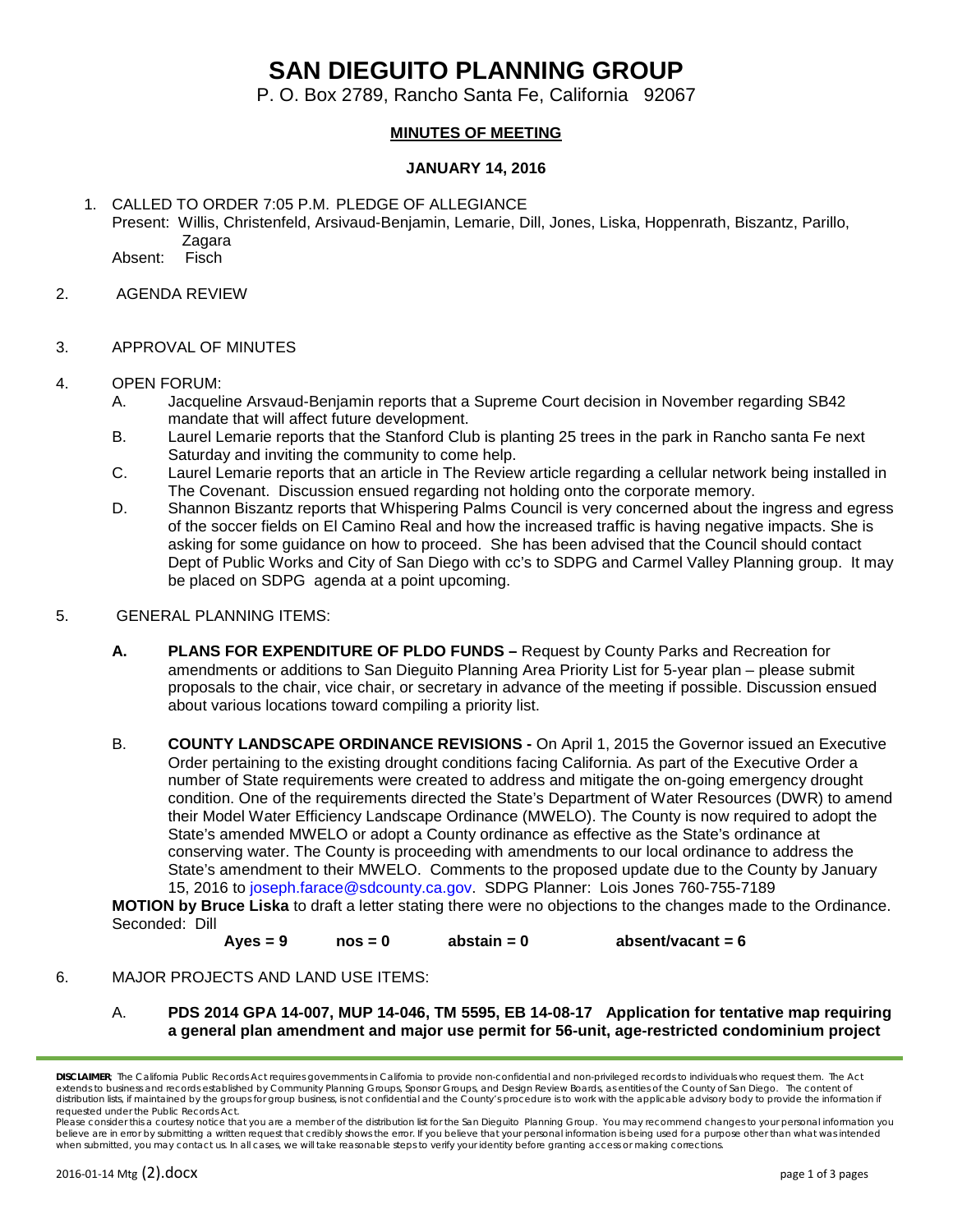**located on 28.69 acres located at the northeast corner of Via de la Valle and Calzada del Bosque.**  APN #268-180-51-00, 268-180-01-00, 258-180-39,00 268-180-50-00 Applicant: Ali Shapouri on behalf of Larry Gene Mabee Revocable Trust & Golden Eagle Land Investment LP 858-756-8340; PDS Planner: Michael Johnson 858-694-3429; SDPG Member: Don Willis 481-1535 *Postponed until further notice.*

- **B. PDS2015 TPM 21229 Application for tentative parcel map on 16.17 acres with four parcels + remainder 2.24-acre parcel** located at 7722 Rancho Santa Fe View Court, Rancho Santa Fe. APN #265-380-24. Applicant: Doug Logan for H&J Devco, LLC 760-510-3152; PDS Planner: Michael Johnson 858-694-3429; SDPG Member: Tim Parillo 415-238-6961 *Postponed until further notice.*
- **C. PDS 2015-TM5609, PDS 2015-ER 15-08-020 – Application for 16 Detached Residential Condominiums located at 7 Royce Dr & Linea del Cielo in Rancho Santa Fe, PDS 2015-STP-15-032**  Tentative Subdivision Map for Condominium Purposes: 13 existing units, 2 will be demolished, the remaining 11 will be converted to condominiums, and 5 new units will be built. APN 266-281-04, 268- 120-15, 268-120-16, 268-120-17, 268-120-44, 268-120-45, 268-120-46. Applicant: Michael Smith for JMIR RSF Inn LLC/JMI Realty LLC 858-259-8212, ext 110; PDS Planner: Robert Hingtgen 858-694- 3712; SDPG Member: Laurel Lemarie 858-756-2835 *Postponed to 2-11-2016*
- **D. PDS 2015 AD-15-043 application for Administrative permit for existing non-permitted 925sf second dwelling unit on 3.87 acres located at 9437 Mt. Israel Road.** APN 272-160-57-00. Applicant: Brian Darnell representing Bryan Hertz, 619-200-9580; PDS Planner: Donald Kraft, 858-694-3856; SDPG Member: Nicko Christenfeld 760-741-1953 The unit is nearly 30 years old, and does not qualify by right only because the property is only 3.82 acres instead of 4.0 acres. The main house is currently under renovation.

**MOTION by Nicko Christenfeld** to recommend approval as presented. Seconded: Arsivaud-Benjamin<br>Ayes – 9 mos = 0 abstain = 0 absent/vacant = 6  $n \text{cos} = 0$  abstain = 0 absent/vacant = 6

**E. PDS 2015 AD-15-045 application for administrative permit for open space encroachment on 4.97 acres** to restore graded area in Open Space Easement. Located at 14615 Calle Diegueno in Rancho Diegueno. APN 303-040-55. Applicant: Bob Ladwig for Paul & Maria Schmid 760-438-3182; PDS Planner: Vanessa Toscano 858-694-3411; SDPG Member: Mid Hoppenrath 760-747-1145 **MOTION by Mid Hoppenrath** to recommend approval of the project to allow encroachment of the open space for

purposes of restoring the open space to its natural state. This will not allow encroachment for future use of the property by the property owner. It will be returned to protected open space only. Seconded: Lemarie<br>nos = 0 <br>absent/vacant = 6 <br>absent/vacant = 6 absent/vacant  $= 6$ 

**F. PDS2014-TM-5069TE Request for time extension to Tentative Map 5069TM located at SW of intersection of Crescent Creek Drive and Old Course Road.** Existing permits are PDS2010-2700- 15602 & PDS2010-2140-5069-6 and Final Map TM 5069-6. APN #267-060-35 Applicant: Tom Harbrecht representing McCrink Land Company 858-793-5347; PDS Planner: Michelle Chan 858-495- 5428; SDPG Member: Nicko Christenfeld 760-741-1953 This is the second extension, and the last extension was approved by SDPG in December of 2014. The question arose that if the extension is approved, does the extension start date begin at the point of expiration of the previous extension or from the date of approval of this new extension. This new extension is for Unit 3. **Discussion ensued attempting to understand the purpose of the extension, particularly since we** 

**were advised that the project as shown with this TPM is not intended to be pursued. The environmental/engineering reports that were submitted for the initial filing of the TPM may not apply should the applicant make significant changes to the project, yet they may not be required to provide more current reports while pursuing their application with the extensions.**

**MOTION by Nicko Christenfeld** recommend approval with condition that any changes be reviewed by the Planning Group before approval and that the extension be no more than 24 months. Seconded: Liska

| Aves = 3 | $nos = 5$         | abstain $=$ 1 | absent/vacant = $6$ |
|----------|-------------------|---------------|---------------------|
|          | Arsivaud-Benjamin | Willis        |                     |
|          | Lemarie           |               |                     |

*DISCLAIMER; The California Public Records Act requires governments in California to provide non-confidential and non-privileged records to individuals who request them. The Act*  extends to business and records established by Community Planning Groups, Sponsor Groups, and Design Review Boards, as entities of the County of San Diego. The content of distribution lists, if maintained by the groups for group business, is not confidential and the County's procedure is to work with the applicable advisory body to provide the information if *requested under the Public Records Act.*

*Please consider this a courtesy notice that you are a member of the distribution list for the San Dieguito Planning Group. You may recommend changes to your personal information you*  believe are in error by submitting a written request that credibly shows the error. If you believe that your personal information is being used for a purpose other than what was intended *when submitted, you may contact us. In all cases, we will take reasonable steps to verify your identity before granting access or making corrections.*